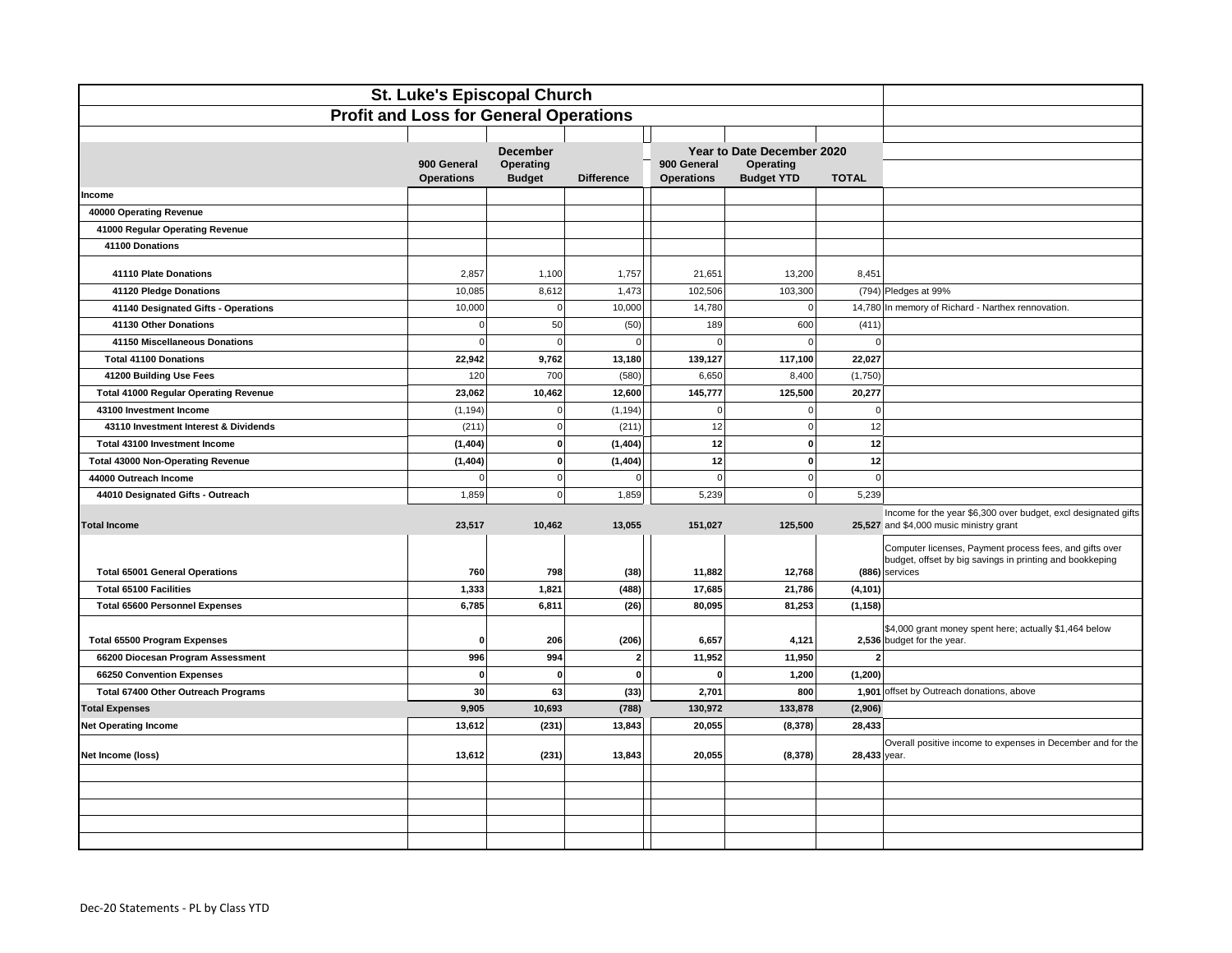| <b>St. Luke's Episcopal Church</b>      |                   |                                         |                |                                                                      |                   |                                         |                      |  |
|-----------------------------------------|-------------------|-----------------------------------------|----------------|----------------------------------------------------------------------|-------------------|-----------------------------------------|----------------------|--|
| <b>Balance Sheet</b>                    |                   |                                         |                |                                                                      |                   |                                         |                      |  |
| As of December 31, 2020                 |                   |                                         |                |                                                                      |                   |                                         |                      |  |
|                                         |                   | <b>Total</b>                            |                |                                                                      |                   | <b>Total</b>                            |                      |  |
|                                         | As of             |                                         |                |                                                                      | As of             |                                         |                      |  |
| <b>ASSETS</b>                           | 2020              | December 31, As of Dec 31,<br>2019 (PP) | Change         | <b>LIABILITIES AND EQUITY</b>                                        | 2020              | December 31, As of Dec 31,<br>2019 (PP) | Change               |  |
| <b>Current Assets</b>                   |                   |                                         |                | Liabilities                                                          |                   |                                         |                      |  |
| <b>Bank Accounts</b>                    |                   |                                         |                | <b>Current Liabilities</b>                                           |                   |                                         |                      |  |
| 10001 U.S. National Bank                | $\mathbf 0$       | $\mathbf 0$                             | $\overline{0}$ | <b>Accounts Payable</b>                                              |                   |                                         |                      |  |
| 10002 US Bank - Springwater             | $\mathbf 0$       | $\Omega$                                | $\circ$        | 20000 Accounts Payable                                               |                   |                                         |                      |  |
| 10003 Petty Cash                        | 200               | 200                                     | $\overline{0}$ | <b>Total Accounts Payable</b>                                        |                   |                                         |                      |  |
| 10004 Clergy Discretionary Checking     | 2,699             | 716                                     | 1,983          | <b>Credit Cards</b>                                                  |                   |                                         |                      |  |
| 10010 OnPoint Checking                  | 40,300            | 37,572                                  | 2,729          | <b>U S Bank Visa</b>                                                 |                   |                                         |                      |  |
| 10015 On Point Business Savings         | 5                 | 5                                       | $\overline{0}$ | <b>Total Credit Cards</b>                                            |                   |                                         |                      |  |
| <b>Total Bank Accounts</b>              | 43,204            | 38,493                                  | 4,712<br>-\$   |                                                                      |                   |                                         |                      |  |
| <b>Accounts Receivable</b>              |                   |                                         |                |                                                                      |                   |                                         |                      |  |
| 11000 Accounts Receivable               | $\mathbf 0$       | $\mathbf 0$                             | $\circ$        |                                                                      |                   |                                         |                      |  |
| <b>Total Accounts Receivable</b>        | $\mathbf{0}$      | $\mathbf{0}$                            | \$             |                                                                      |                   |                                         |                      |  |
| <b>Other Current Assets</b>             |                   |                                         |                | <b>Other Current Liabilities</b>                                     |                   |                                         |                      |  |
| 10500 Investment Accounts               | $\mathbf 0$       | $\mathbf 0$                             | $\overline{0}$ | 24100 Accrued Leave and Payroll                                      |                   |                                         |                      |  |
| 10510 Malcolm Fund - Cash               | $\mathbf 0$       | $\overline{4}$                          | $-4$           | 24300 Pass-Thru Donations                                            | 0.00              | 60                                      | (60)                 |  |
| 10520 Malcolm Fund - Long Term          | $\mathbf 0$       | 3                                       | $-3$           | 25400 Other Current Liabilities                                      |                   |                                         |                      |  |
| 10530 REM Investment Fund               | $\mathbf 0$       | 3                                       | $-3$           | 25410 Unredemeed Groupons                                            |                   |                                         |                      |  |
| 10540 Rene' Bozarth Memorial Endow.     | $\mathbf 0$       | $\mathbf 0$                             | 0              | <b>Total 25400 Other Current Liabilities</b>                         |                   |                                         |                      |  |
| <b>Total 10500 Investment Accounts</b>  | $\mathbf{0}$      | $9$ \$                                  | (9)            | <b>Total Other Current Liabilities</b>                               | \$                | \$                                      | (60)<br>$60 \mid S$  |  |
| 11520 Diocese Acct Malcolm STIF         | 10,793            | 10,200                                  | 593            | <b>Total Current Liabilities</b>                                     | \$                | s.                                      | 60 S<br>(60)         |  |
| 11530 Diocese Acct REM Rector Ed STIF   | 13,551            | 12,806                                  | 745            |                                                                      |                   |                                         |                      |  |
| 11540 Diocese Bozarth Labryinth STIF    | 2,219             | 797                                     | 1,422          |                                                                      |                   |                                         |                      |  |
| 13000 Prepaid Expenses                  | $\Omega$          | $\Omega$                                | $\circ$        | <b>Long-Term Liabilities</b>                                         |                   |                                         |                      |  |
| 17520 Diocese Malcolm DIF               | 40,000            | 40,000                                  | $\circ$        | 27200 Other Liabilities                                              |                   |                                         |                      |  |
| 17530 Diocese Acct REM Rector Ed DIF    | 92,000            | 92.000                                  | $\overline{0}$ | <b>Property Fund Balance</b>                                         |                   |                                         |                      |  |
| 17540 Diocese Bozarth Labryinth DIF     | 25,000            | 25,000                                  | $\circ$        | <b>Total Long-Term Liabilities</b>                                   | \$                | \$                                      | \$                   |  |
| <b>Undeposited Funds</b>                | 100               | $\Omega$                                | 100            | <b>Total Liabilities</b>                                             | \$                | \$                                      | 60 \$<br>(60)        |  |
| <b>Total Other Current Assets</b>       | 183,663           | 180,812                                 | 2,851<br>-\$   |                                                                      |                   |                                         |                      |  |
| <b>Total Current Assets</b>             | 226,868           | 219,305                                 | 7,563<br>-\$   |                                                                      |                   |                                         |                      |  |
| <b>Fixed Assets</b>                     |                   |                                         |                |                                                                      |                   |                                         |                      |  |
| 15700 Improvements - Land               | 16,500            | 16,500                                  | 0 <br>$\circ$  | Equity                                                               | $\mathbf 0$       | $\Omega$                                | $\mathbf 0$          |  |
| 17100 Accum Depr - Land Improvements    | (458)             | (458)                                   | $\circ$        | 3000 Opening Bal Equity<br>3100 Investment Unrealized Gains & Losses |                   |                                         |                      |  |
| <b>Building / Improvements</b>          | 832,242           | 832,242                                 | $\mathbf{0}$   |                                                                      | 1,405             | 0                                       | 1,405<br>$\mathbf 0$ |  |
| <b>Building Contents</b><br>Columbarium | 139,706<br>20,907 | 139,706<br>8,490                        | 12,417         | 3200 Perm. Restricted Net Assets<br>3300 Temp Restricted Net Assets  | 25,000<br>120,174 | 25,000<br>120,174                       | $\mathbf 0$          |  |
| <b>Furniture &amp; Equipment</b>        | 2,180             | 2,180                                   | $\circ$        | 3900 Unrestricted Net Assets                                         | 84,741            | 84,741                                  | $\Omega$             |  |
| Labyrinth                               | 58,428            | 58,428                                  | $\overline{0}$ | 3910 Unrestricted Assets - Buildings & Land                          | 1,169,418         | 1,169,418                               | $\Omega$             |  |
| Land                                    | 123,000           | 123,000                                 | $\overline{0}$ | Net Income                                                           | 18,634            |                                         | 18,634               |  |
| <b>Total Fixed Assets</b>               | 1,192,505         | 1,180,088                               | 12,417<br>\$   | <b>Total Equity</b>                                                  | \$<br>1,419,373   | 1,399,333<br>\$                         | -\$<br>20,039        |  |
| <b>TOTAL ASSETS</b>                     | 1,419,373         | 1,399,393                               | \$<br>19,979   | TOTAL LIABILITIES AND EQUITY                                         | 1,419,373<br>\$   | 1,399,393<br>\$                         | 19,979<br>\$         |  |
|                                         |                   |                                         |                |                                                                      |                   |                                         |                      |  |
|                                         |                   |                                         |                |                                                                      |                   |                                         |                      |  |